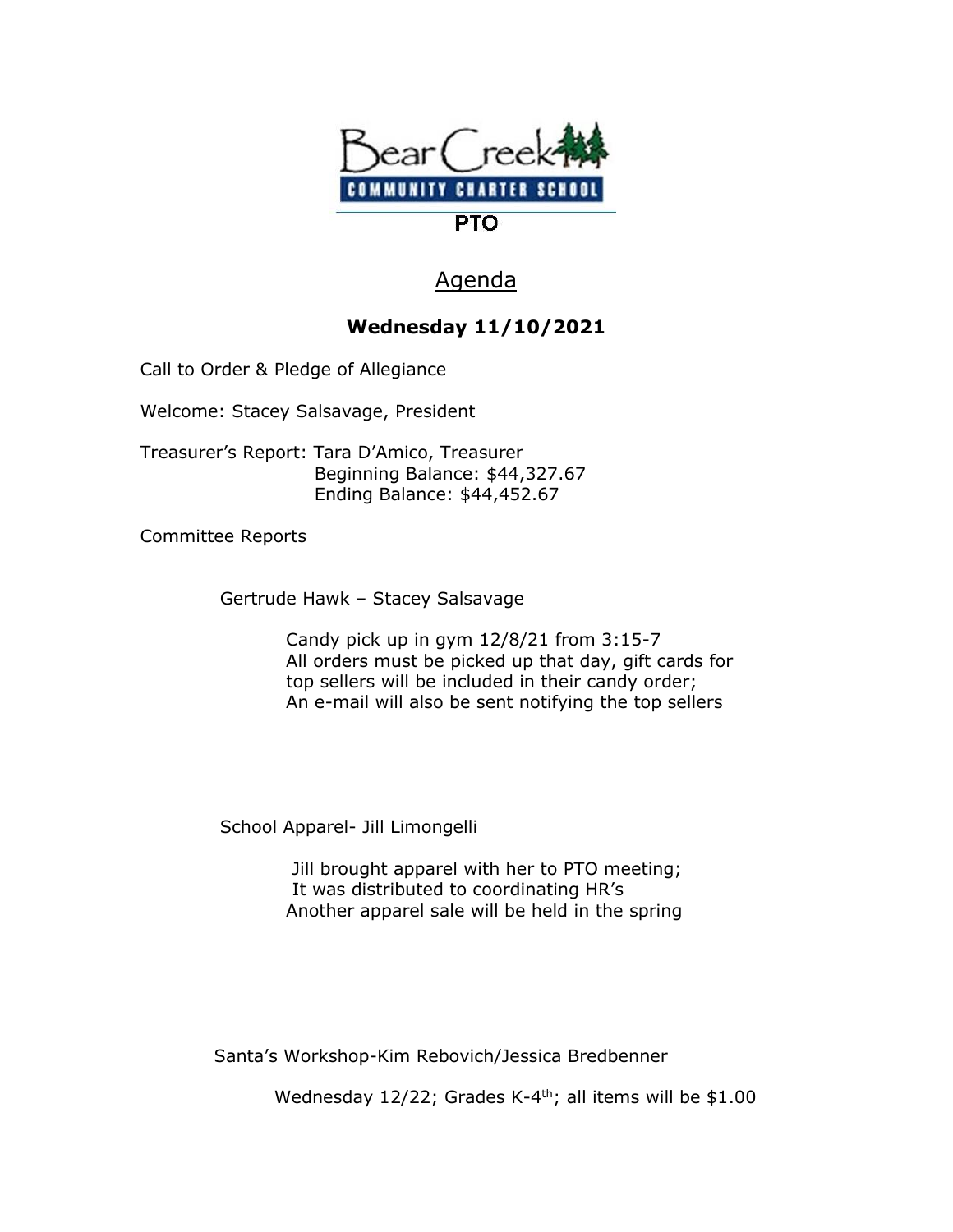Volunteers will be needed to help set up and on the day of the workshop

February Freeze Run-Gina Williams

 Will be held in person and virtually; in person race will be at the school; event date 2/26/21

If you are the chair of a committee and would like to be listed for the committee report on the next agenda, please email me prior to the meeting. Thank you

New Business

Night at the Races- Amanda Conklin

March 5, 2021 @ St. Peter and Paul

Administrator's Report- Mrs. Stevens

 11/11/21 Noon dismissal; Veteran's Day wear red, white and or blue; American Pride Assembly; Parent Teacher Conference 1 PM – 7 PM 11/12/21 No school: Parent Teacher Conferences 8:30-3 11/18/21 All Pro Dad's Breakfast doors open at 7:25 11/24/21 Pajama Day; noon dismissal 11/25-11/26 No school Thanksgiving break; school resumes Monday 11/29/21